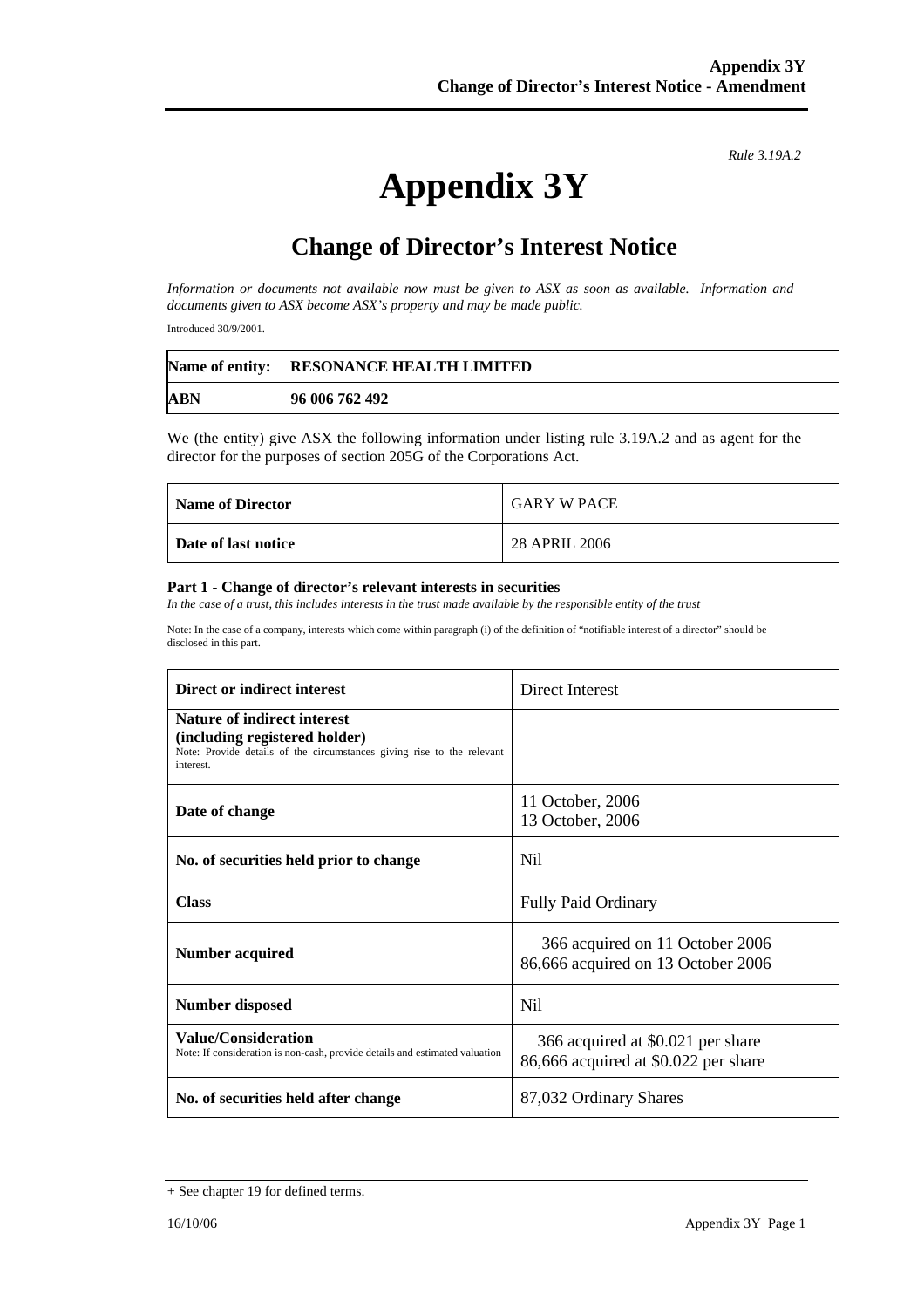| On market purchase<br>securities under dividend reinvestment plan, participation in buy-back |
|----------------------------------------------------------------------------------------------|
|----------------------------------------------------------------------------------------------|

### **Part 2 – Change of director's interests in contracts**

Note: In the case of a company, interests which come within paragraph (ii) of the definition of "notifiable interest of a director" should be disclosed in this part.

| <b>Detail of contract</b>                                                                                                                                                   | N/A |
|-----------------------------------------------------------------------------------------------------------------------------------------------------------------------------|-----|
| <b>Nature of interest</b>                                                                                                                                                   | N/A |
| Name of registered holder<br>(if issued securities)                                                                                                                         | N/A |
| Date of change                                                                                                                                                              | N/A |
| No. and class of securities to which interest<br>related prior to change<br>Note: Details are only required for a contract in relation to which the interest has<br>changed | N/A |
| <b>Interest acquired</b>                                                                                                                                                    | N/A |
| <b>Interest disposed</b>                                                                                                                                                    | N/A |
| <b>Value/Consideration</b><br>Note: If consideration is non-cash, provide details and an estimated valuation                                                                | N/A |
| Interest after change                                                                                                                                                       | N/A |

<sup>+</sup> See chapter 19 for defined terms.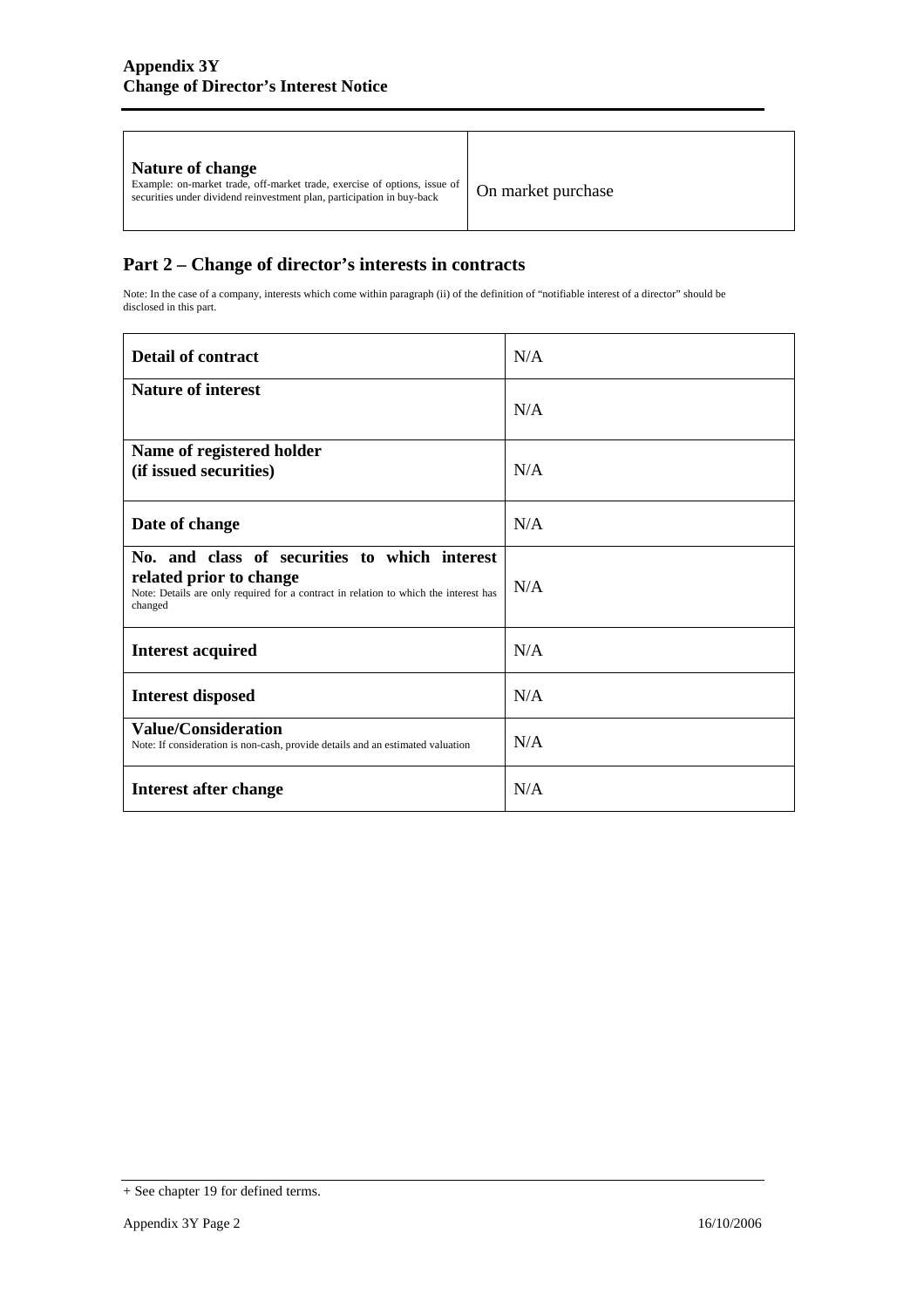# **Appendix 3Y**

*Rule 3.19A.2*

## **Change of Director's Interest Notice**

*Information or documents not available now must be given to ASX as soon as available. Information and documents given to ASX become ASX's property and may be made public.* 

Introduced 30/9/2001.

|            | Name of entity: RESONANCE HEALTH LIMITED |
|------------|------------------------------------------|
| <b>ABN</b> | 96 006 762 492                           |

We (the entity) give ASX the following information under listing rule 3.19A.2 and as agent for the director for the purposes of section 205G of the Corporations Act.

| <b>Name of Director</b> | ROGER GREENE   |
|-------------------------|----------------|
| Date of last notice     | 6 OCTOBER 2006 |

#### **Part 1 - Change of director's relevant interests in securities**

In the case of a trust, this includes interests in the trust made available by the responsible entity of the trust

Note: In the case of a company, interests which come within paragraph (i) of the definition of "notifiable interest of a director" should be disclosed in this part.

| Direct or indirect interest                                                                                                                                | Direct Interest            |
|------------------------------------------------------------------------------------------------------------------------------------------------------------|----------------------------|
| <b>Nature of indirect interest</b><br>(including registered holder)<br>Note: Provide details of the circumstances giving rise to the relevant<br>interest. |                            |
| Date of change                                                                                                                                             | 13 October, 2006           |
| No. of securities held prior to change                                                                                                                     | 310,605 ordinary shares    |
| <b>Class</b>                                                                                                                                               | <b>Fully Paid Ordinary</b> |
| Number acquired                                                                                                                                            | 86,667                     |
| <b>Number disposed</b>                                                                                                                                     | Nil.                       |
| <b>Value/Consideration</b><br>Note: If consideration is non-cash, provide details and estimated<br>valuation                                               | $$0.022$ per share         |
| No. of securities held after change                                                                                                                        | 397,272                    |

<sup>+</sup> See chapter 19 for defined terms.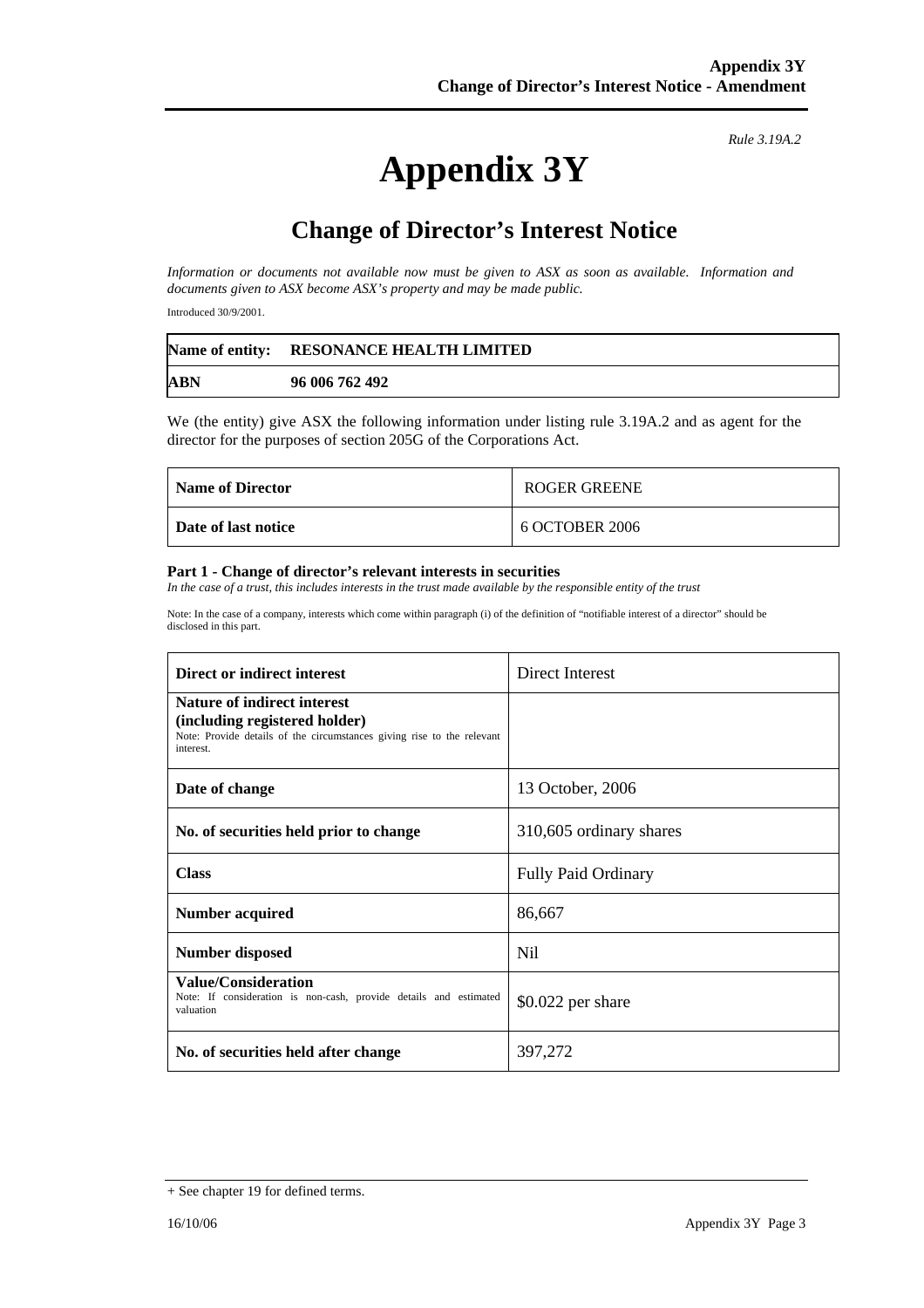### **Part 2 – Change of director's interests in contracts**

Note: In the case of a company, interests which come within paragraph (ii) of the definition of "notifiable interest of a director" should be disclosed in this part.

| <b>Detail of contract</b>                                                                                                                                                   | N/A |
|-----------------------------------------------------------------------------------------------------------------------------------------------------------------------------|-----|
| <b>Nature of interest</b>                                                                                                                                                   | N/A |
| Name of registered holder<br>(if issued securities)                                                                                                                         | N/A |
| Date of change                                                                                                                                                              | N/A |
| No. and class of securities to which interest<br>related prior to change<br>Note: Details are only required for a contract in relation to which the interest has<br>changed | N/A |
| <b>Interest acquired</b>                                                                                                                                                    | N/A |
| <b>Interest disposed</b>                                                                                                                                                    | N/A |
| <b>Value/Consideration</b><br>Note: If consideration is non-cash, provide details and an estimated valuation                                                                | N/A |
| Interest after change                                                                                                                                                       | N/A |

<sup>+</sup> See chapter 19 for defined terms.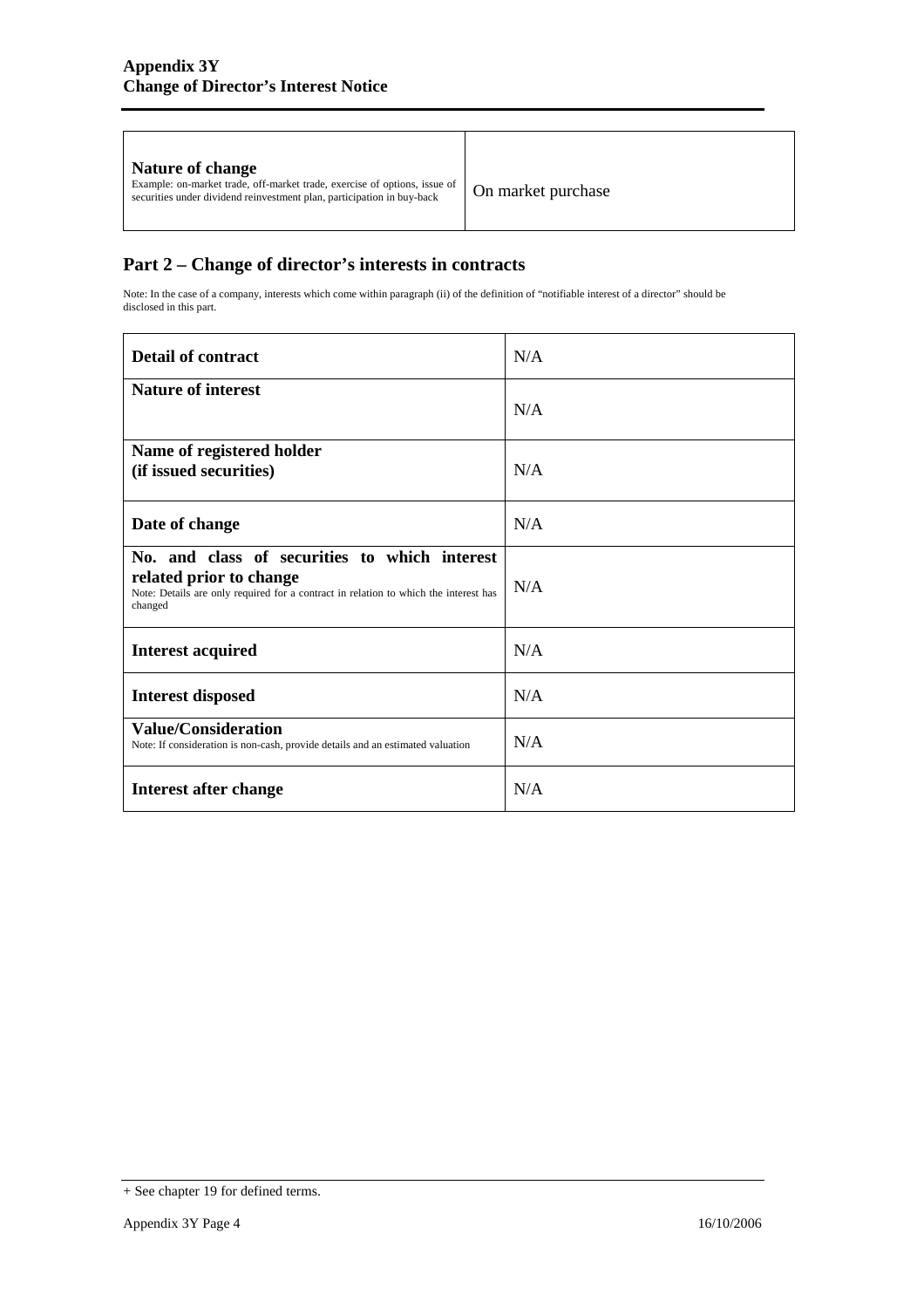*Rule 3.19A.2*

# **Appendix 3Y**

## **Change of Director's Interest Notice**

*Information or documents not available now must be given to ASX as soon as available. Information and documents given to ASX become ASX's property and may be made public.* 

Introduced 30/9/2001.

|            | Name of entity: RESONANCE HEALTH LIMITED |
|------------|------------------------------------------|
| <b>ABN</b> | 96 006 762 492                           |

We (the entity) give ASX the following information under listing rule 3.19A.2 and as agent for the director for the purposes of section 205G of the Corporations Act.

| <b>Name of Director</b> | MICHAEL DALSIN |
|-------------------------|----------------|
| Date of last notice     | 6 OCTOBER 2006 |

#### **Part 1 - Change of director's relevant interests in securities**

In the case of a trust, this includes interests in the trust made available by the responsible entity of the trust

Note: In the case of a company, interests which come within paragraph (i) of the definition of "notifiable interest of a director" should be disclosed in this part.

| Direct or indirect interest                                                                                                                             | Direct Interest            |
|---------------------------------------------------------------------------------------------------------------------------------------------------------|----------------------------|
| <b>Nature of indirect interest</b><br>(including registered holder)<br>Note: Provide details of the circumstances giving rise to the relevant interest. |                            |
| Date of change                                                                                                                                          | 13 October, 2006           |
| No. of securities held prior to change                                                                                                                  | 310,604 ordinary shares    |
| <b>Class</b>                                                                                                                                            | <b>Fully Paid Ordinary</b> |
| Number acquired                                                                                                                                         | 86,667                     |
| Number disposed                                                                                                                                         | Nil                        |
| Value/Consideration<br>Note: If consideration is non-cash, provide details and estimated valuation                                                      | $$0.022$ per share         |

<sup>+</sup> See chapter 19 for defined terms.